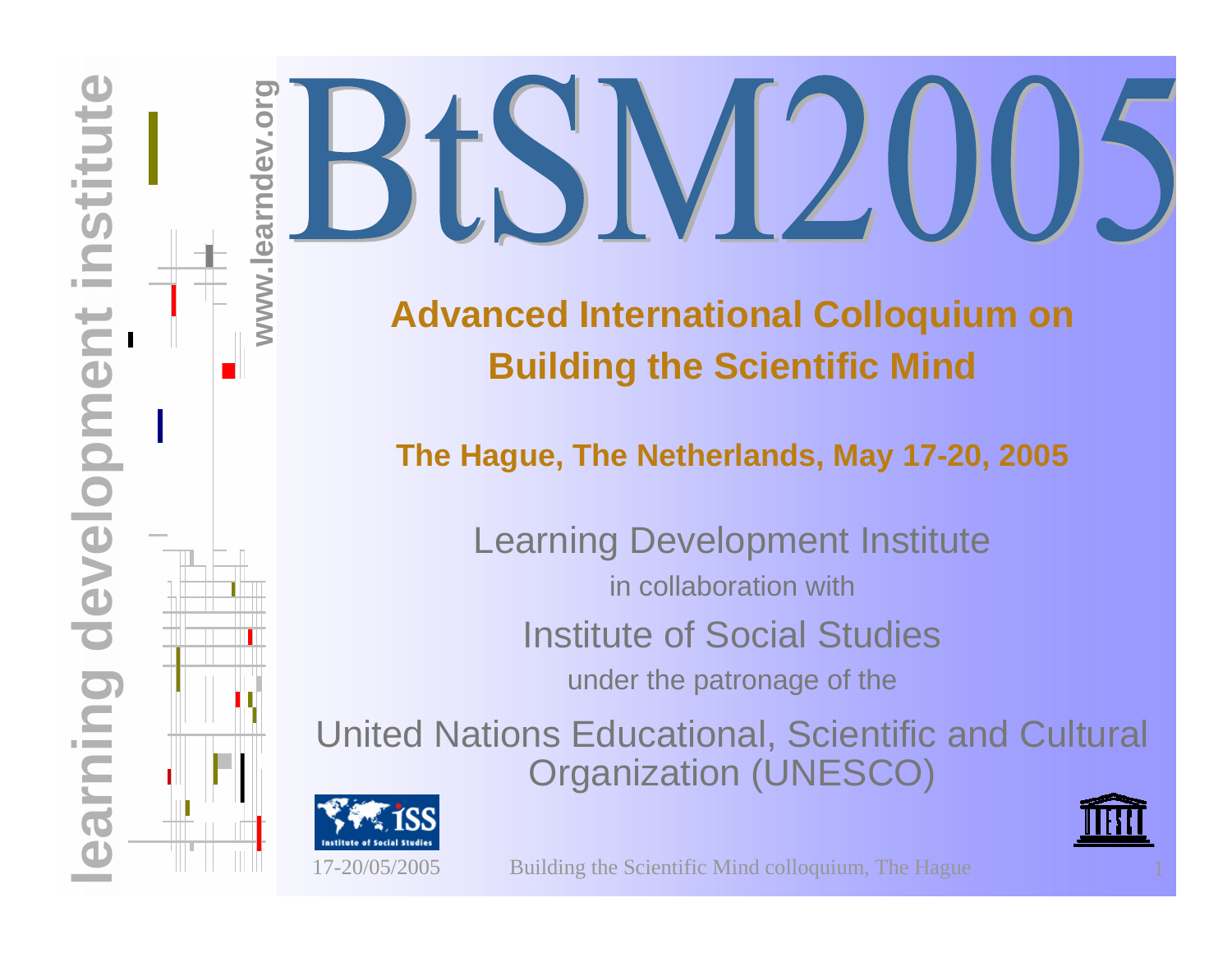## www.learndev.org INTRO TO THE COLLOQUIUM

- **O**Why we do this (objectives; expected outcomes)
- **□ Some of the assumptions behind BtSM**
- ■Who we are
- $\Box$  How we will operate and why

**learning development institute**

arning development

**nstitute** 

ndev.org

WWW.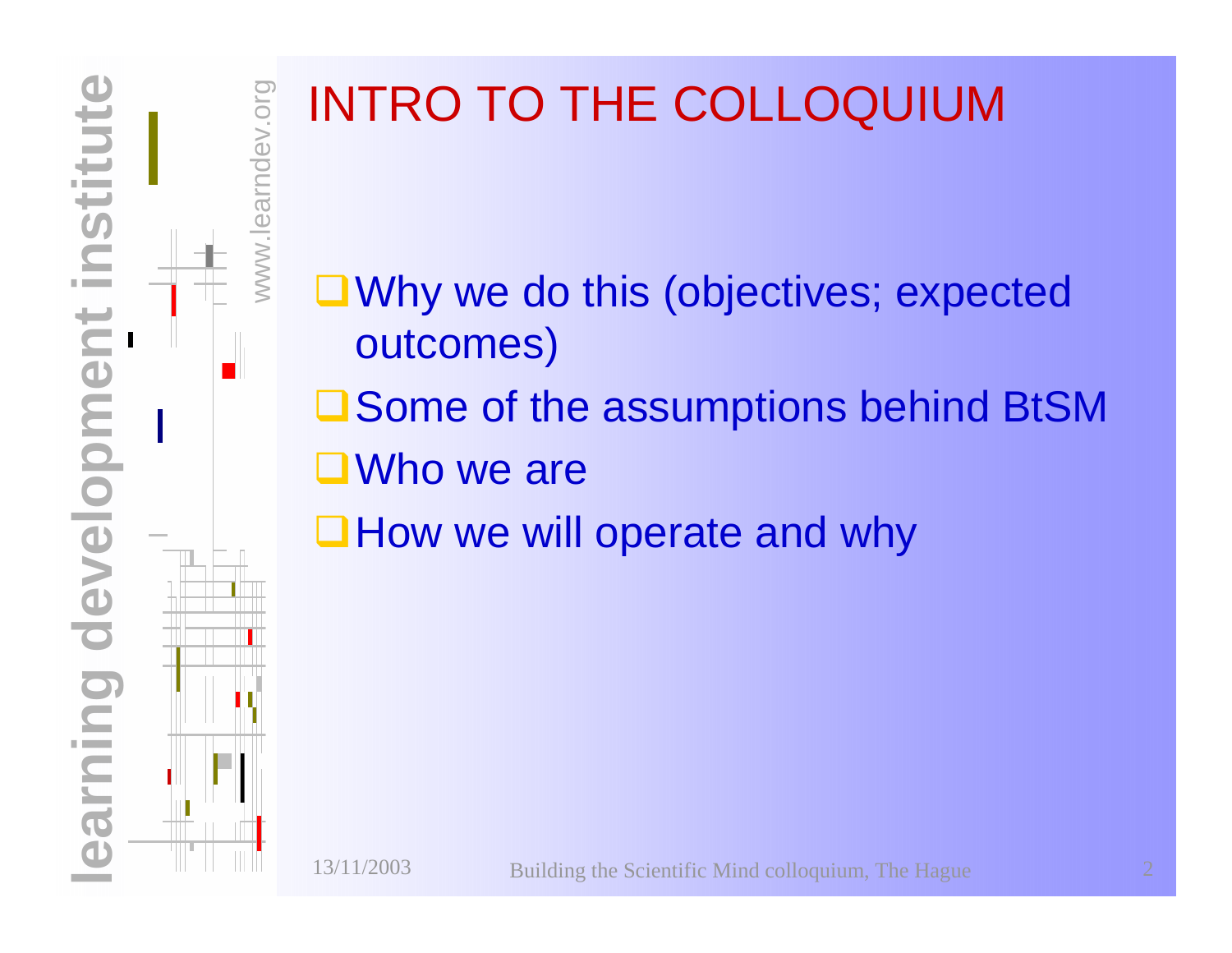

earndev.org

#### Why we do this

#### **Objectives**

- Establish TSM as a valid and relevant construct for thinking about human learning
- Study the implications of the construct in specific areas of intervention
- Community building around TSM
- **□Expected outcomes** 
	- Proceedings that reflect the state of the dialogue
	- Maps of TSM and of the conditions of its growth
	- Collaborative networks across disciplines committed to defined goals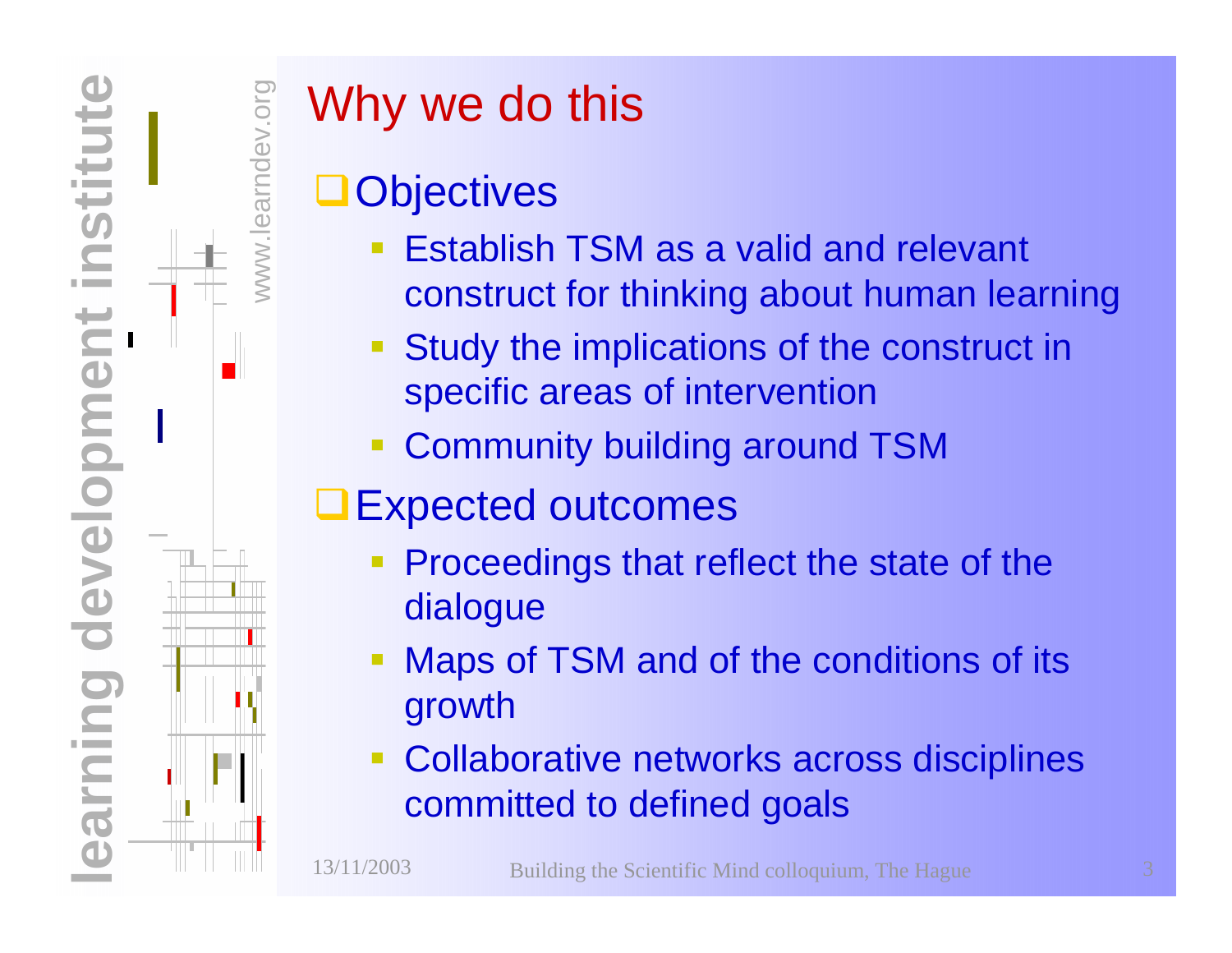

**NWW** 

ndev.org

#### Assumptions behind BtSM

- **□TSM** is a mindset not only present in professional scientists but worth developing in any human being. **□TSM is a definable (multifaceted)** emphasis in how humans approach the world.
- **OTSM** is something people can acquire. **The conditions for developing TSM can** be identified.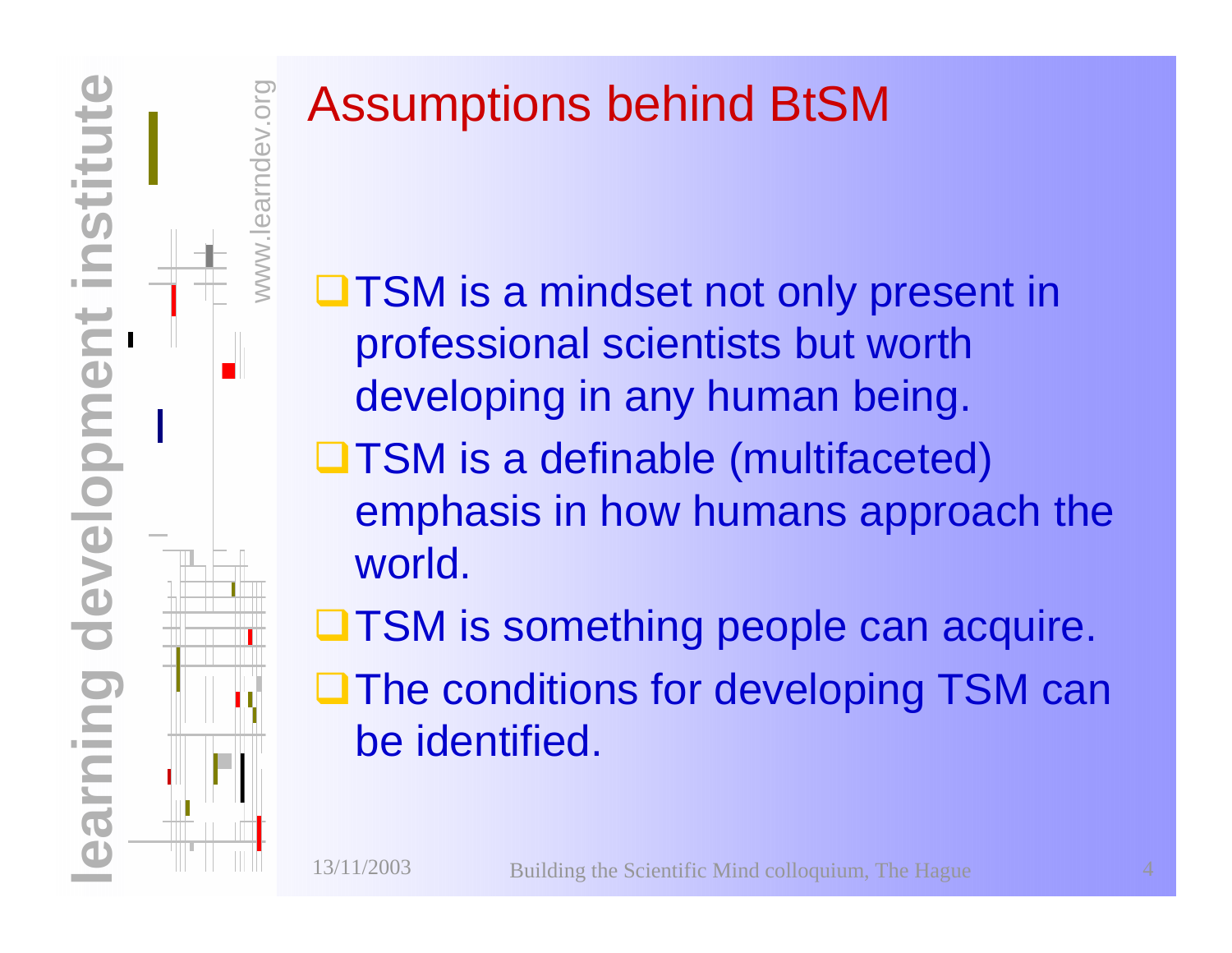

**NNW** 

#### Who we are

Diverse group of some 50 people **Q** From widely different disciplines **Q** Different ages □ Some 35% female / 65% male  $\Box$  43 % EU; 35 % US&CA; 4 % Eastern Europe; 18 % developing nations **Q Two last-minute key drop-outs participate** intervening via teleconference.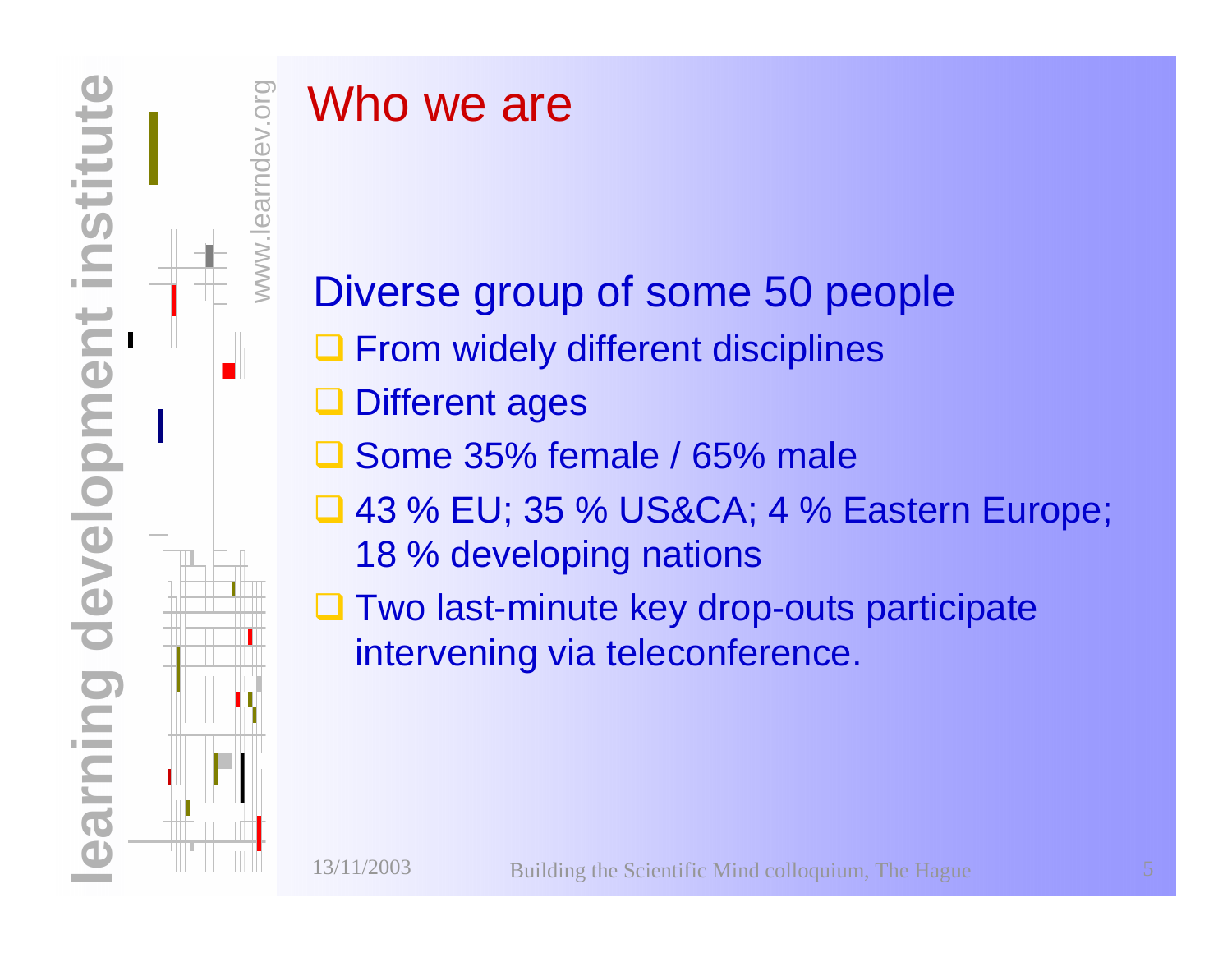**learning development institute** institute earning development

www.learndev.org

www.learndev.org

#### How we will operate and why Six mutually interacting strands:







General/Relating to overall organization of the colloquium

Knowledge Café and informal purposeful interaction

Concensus building around key conceptual issues

Plenary sessions providing food for thought

The scientific mind in action: Work by special interest groups

Building vision and commitment regarding what to do next

13/11/2003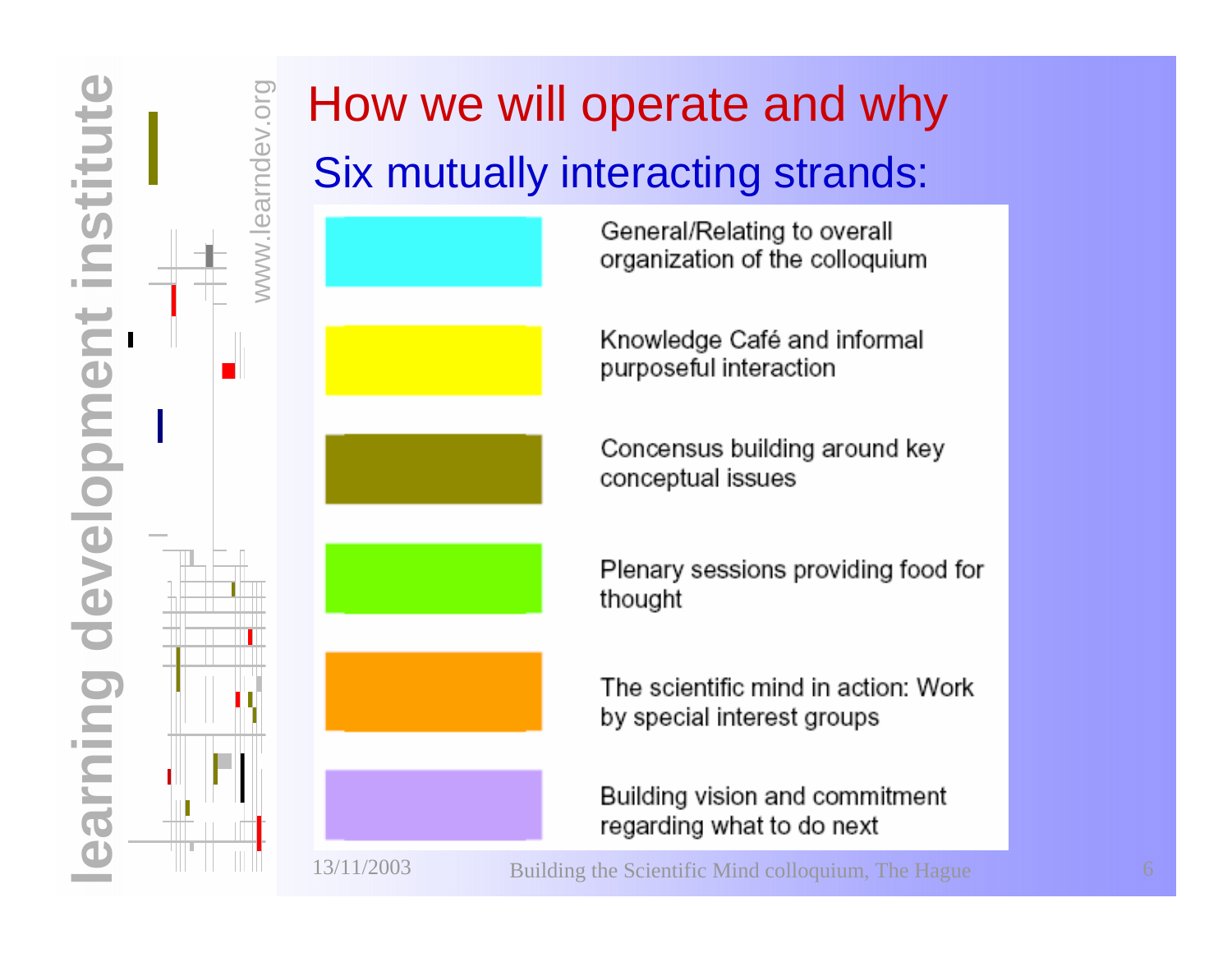

www.learndev.org

#### Need to be punctual

 $\Box$  Interventions no longer than allotted time ■ Arrival in time for start of sessions (some involve a transatlantic teleconferencing link)



Building the Scientific Mind colloquium, The Hague